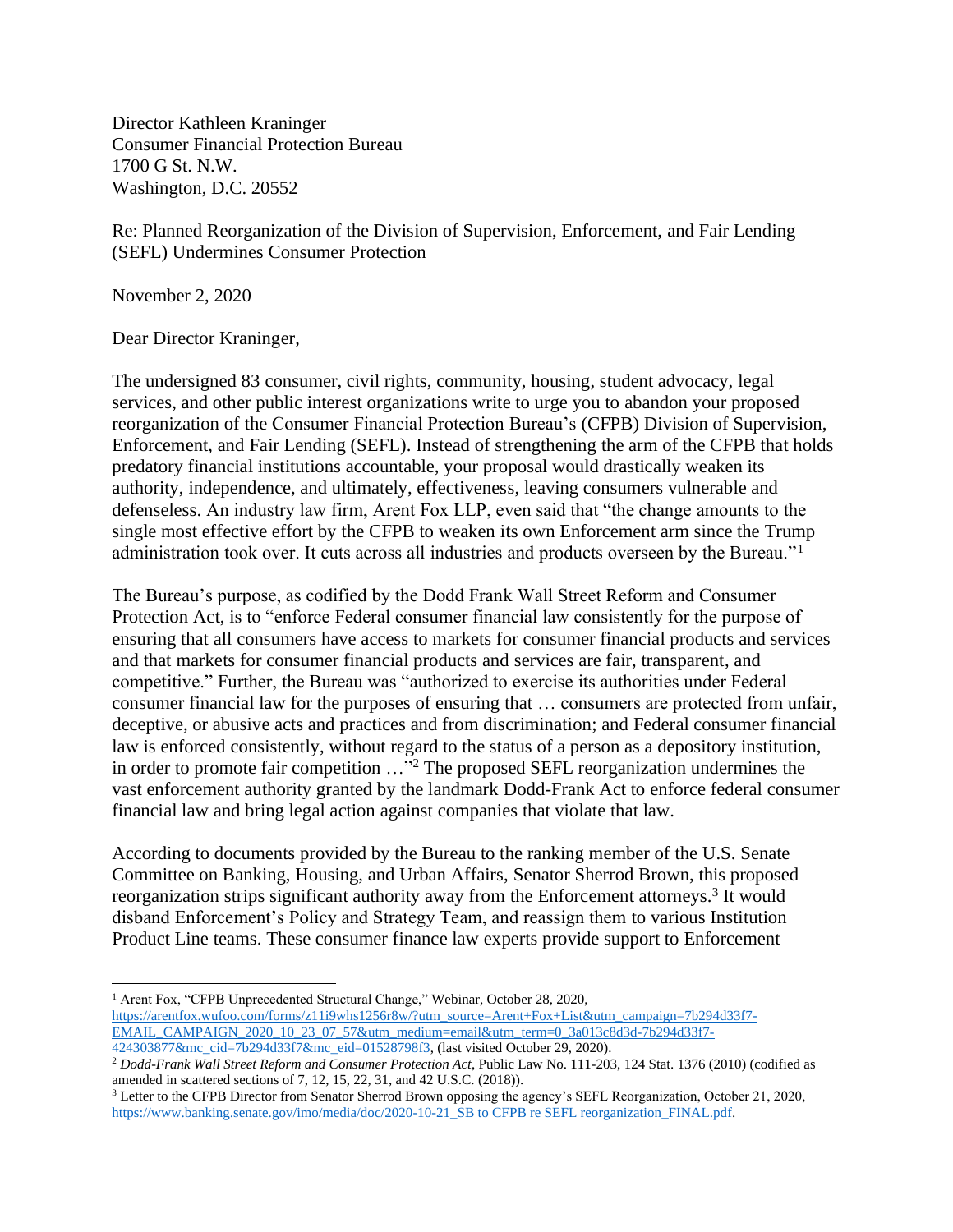attorneys and determine Enforcement's overall priorities and strategy. Additionally, the reorganization would require Enforcement attorneys to get approval from another office before opening new investigations. Further, it would leave the question of whether federal consumer financial law should be resolved through supervisory exams or through an enforcement action to another office. This shift will further delay obtaining redress for harmed consumers. These drastic changes will eliminate the Enforcement office's independence, strip its authority to open new research matters, and remove Enforcement's critical, expert voice from the SEFL decision making process.

Though enforcement is a primary tool that the CFPB has to make the marketplace more fair, you have indicated that you would like enforcement to be used as a tool only if supervision fails.<sup>4</sup> This reorganization would diminish the authority, resources, and in turn, the effectiveness of the Enforcement division. This drastic move will no doubt weaken the CFPB's enforcement arm and leave consumers helpless in the face of legal violations by those in the financial sector.

One of the most concerning aspects of this significant restructuring is that it will dramatically weaken the CFPB's ability to hold small financial firms accountable for violating the law, especially payday lenders and debt collectors. Because CFPB supervisors do not conduct examinations of these non-bank firms, violations by these institutions could go undetected.<sup>5</sup> Recently, the CFPB has also repealed critical, yet modest, protections for payday and auto title loans,<sup>6</sup> and released a final debt collection rule that did not go far enough to protect consumers.<sup>7</sup> These regulatory actions will leave consumers more vulnerable to predatory payday lenders and debt collectors, and the reorganization of SEFL will weaken the authority of Enforcement attorneys to hold these bad actors accountable.

Additionally, although we appreciate that all SEFL employees "will be staying in SEFL and will have a job at the same pay band and with the same pay, and some promotional opportunities may be available," SEFL employees are hardly supportive of the reorganization. Bryan Schneider, the CFPB's associate director of SEFL said that only "18% and 20% of CFPB staff who were surveyed supported the change,"<sup>8</sup> illustrating broad internal concern about these changes.

This proposed reorganization could not come at a worse time, with consumers reeling from the current financial crisis resulting from the COVID-19 pandemic. The recent spike in average

<sup>7</sup>Letter to the CFPB from consumer, civil, and human rights, labor, community and legal services organizations opposing Docket No. CFPB-2019-0022, Debt Collection Practices, September 18, 2019, [https://consumerfed.org/wp](https://consumerfed.org/wp-content/uploads/2019/09/Debt-collection-coalition-comments-Final-Consumer-coalition.pdf)[content/uploads/2019/09/Debt-collection-coalition-comments-Final-Consumer-coalition.pdf;](https://consumerfed.org/wp-content/uploads/2019/09/Debt-collection-coalition-comments-Final-Consumer-coalition.pdf)

<sup>4</sup> Kate Berry, "CFPB Staff Shake-Up Seen Hampering Investigations," American Banker, October 22, 2020, [https://www.americanbanker.com/news/cfpb-staff-shake-up-seen-hampering-investigations-of-financial-firms.](https://www.americanbanker.com/news/cfpb-staff-shake-up-seen-hampering-investigations-of-financial-firms)

<sup>5</sup> Evan Weinberger, "Smaller Firms Could Escape Scrutiny in CFPB Enforcement Shakeup,*"* Bloomberg Law, October 22, 2020, [https://news.bloomberglaw.com/banking-law/smaller-firms-could-escape-scrutiny-in-cfpb-enforcement](https://news.bloomberglaw.com/banking-law/smaller-firms-could-escape-scrutiny-in-cfpb-enforcement-shakeup?context=search&index=2)[shakeup?context=search&index=2.](https://news.bloomberglaw.com/banking-law/smaller-firms-could-escape-scrutiny-in-cfpb-enforcement-shakeup?context=search&index=2) 

<sup>6</sup> Stop the Debt Trap Coalition, "Broad Coalition Rebukes CFPB Political Leadership for Letting Predatory Payday Lenders Hurt People Hardest Hit by Covid-19 Pandemic," July 7, 2020,

[http://stopthedebttrap.org/blog/broad-coalition-rebukes-cfpb-political-leadership-for-letting-predatory-payday-lenders-hurt](http://stopthedebttrap.org/blog/broad-coalition-rebukes-cfpb-political-leadership-for-letting-predatory-payday-lenders-hurt-people-hardest-hit-by-covid-19-pandemic/)[people-hardest-hit-by-covid-19-pandemic/.](http://stopthedebttrap.org/blog/broad-coalition-rebukes-cfpb-political-leadership-for-letting-predatory-payday-lenders-hurt-people-hardest-hit-by-covid-19-pandemic/)

See also, Consumer Federation of America, National Consumer Law Center, Americans for Financial Reform, Center for Responsible Lending, and the National Association of Consumer Advocates, "CFPB Debt Collection Rule a Mixed Bag for Consumers," October 30, 2020[, https://consumerfed.org/press\\_release/cfpb-debt-collection-rule-a-mixed-bag-for-consumers/.](https://consumerfed.org/press_release/cfpb-debt-collection-rule-a-mixed-bag-for-consumers/)

<sup>8</sup> Kate Berry, "CFPB Staff Shake-Up Seen Hampering Investigations," American Banker, October 22, 2020, [https://www.americanbanker.com/news/cfpb-staff-shake-up-seen-hampering-investigations-of-financial-firms.](https://www.americanbanker.com/news/cfpb-staff-shake-up-seen-hampering-investigations-of-financial-firms)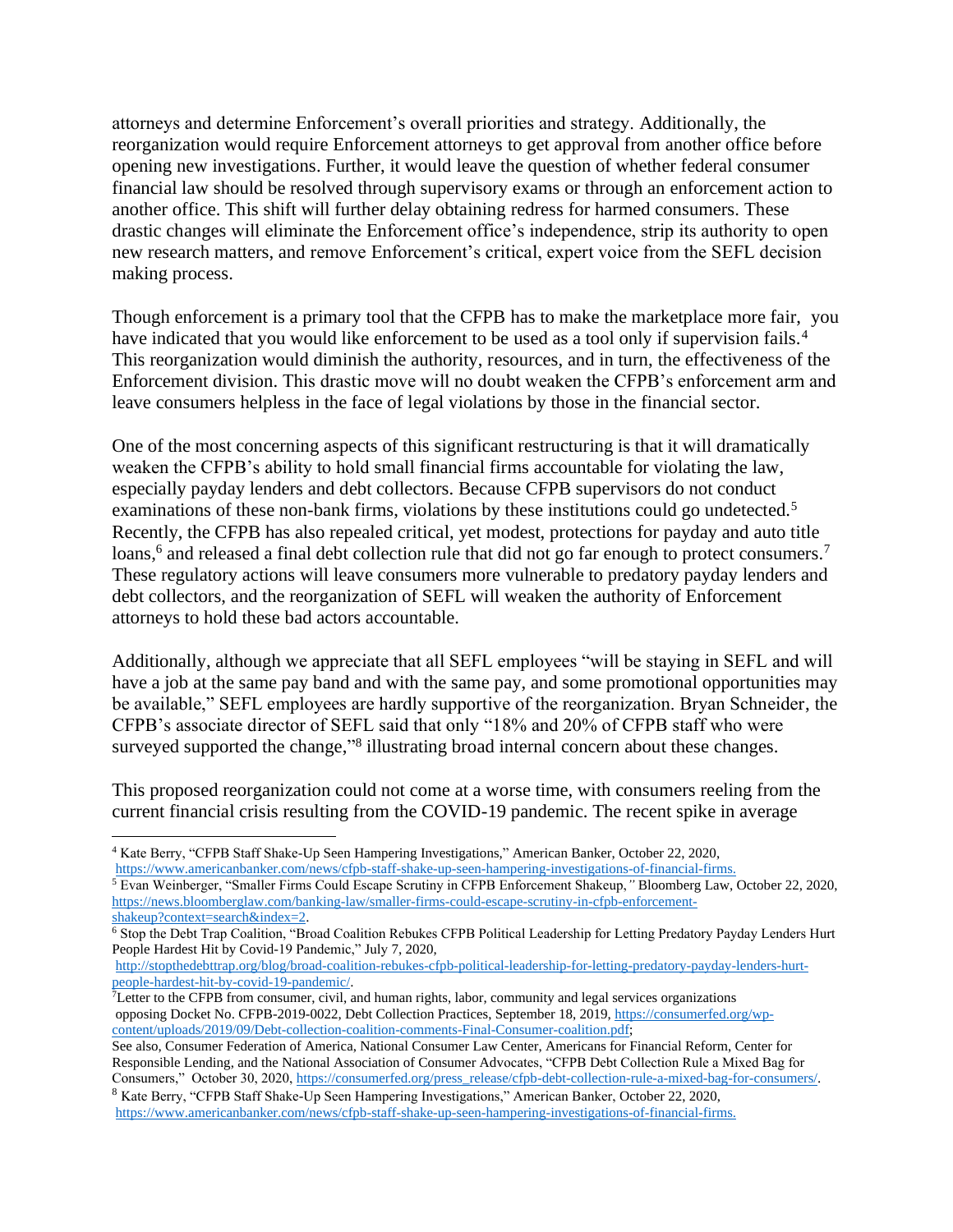coronavirus cases per day, expiring consumer protections on a state and federal level, and current economic projections indicate that consumers will continue to face unprecedented financial challenges for the foreseeable future. With long term unemployment numbers on the rise,<sup>9</sup> consumers are struggling to cover basic living expenses, making them more likely to resort to payday, car title, and other high cost loans, and build up credit card and other forms of debt.

We have already seen enforcement actions under the current administration plummet. Although, this year the CFPB is on track to file more enforcement actions than in the previous five years, that number is still drastically lower than the high-water mark set by the previous administration in 2015.<sup>10</sup> Additionally, the increase in enforcement activity has not resulted in comparable monetary relief provided to individuals who were harmed by predatory, unfair and deceptive practices.

Further, since the start of the pandemic in March 2020, the CFPB has seen record-setting numbers of consumer complaints each month.<sup>11</sup> In March-June 2020, complaint levels were up by 50% over complaint levels during the same period of the previous year, with complaint volume increasing each consecutive month. The sheer number of complaints received by the CFPB illustrate how much consumers are struggling in the current financial crisis, and the proposed reorganization would leave consumers with less effective recourse in the face of lawbreaking financial institutions.

This reorganization comes in the midst of a public health crisis and pandemic, with case numbers rising throughout the country and as federal and state consumer protections continue to expire, leaving consumers vulnerable to predatory financial actors. We have written to you numerous times during this pandemic to urge you use your enforcement, supervisory, and regulatory authority to protect consumers, but this misguided proposal will do just the opposite. We strongly oppose the reorganization and respectfully ask you to abandon its implementation.

Thank you for your consideration. If you have any questions, please contact Rachel Gittleman at [rgittleman@consumerfed.org.](mailto:rgittleman@consumerfed.org)

Sincerely, Alabama Arise Alaska PIRG Allied Progress Americans for Financial Reform Education Fund Arizona PIRG Better Markets

<sup>9</sup> Michele Evermore, "Unemployment Payments are Running Out for Millions, Even as Long Term Unemployment Surges," National Employment Law Project Blog, October 23, 2020[, https://www.nelp.org/blog/unemployment-payments-running](https://www.nelp.org/blog/unemployment-payments-running-millions-even-long-term-unemployment-surges/)[millions-even-long-term-unemployment-surges/.](https://www.nelp.org/blog/unemployment-payments-running-millions-even-long-term-unemployment-surges/) 

<sup>&</sup>lt;sup>10</sup> Christopher Peterson, "Dormant: The Consumer Financial Protection Bureau's Law Enforcement Program in Decline," Consumer Federation of America, March 12, 2019, [https://consumerfed.org/wp-content/uploads/2019/03/CFPB-Enforcement-in-](https://consumerfed.org/wp-content/uploads/2019/03/CFPB-Enforcement-in-Decline.pdf)[Decline.pdf.](https://consumerfed.org/wp-content/uploads/2019/03/CFPB-Enforcement-in-Decline.pdf)

<sup>&</sup>lt;sup>11</sup> Ed Mierzwinski, Mike Litt, and Gideon Weissman, "Consumer Complaints Break Records," U.S. PIRG Education Fund and Frontier Group, July 2020[, https://uspirg.org/sites/pirg/files/reports/CFPB%20Database%20Report%20July2020%20Final\\_1.pdf.](https://uspirg.org/sites/pirg/files/reports/CFPB%20Database%20Report%20July2020%20Final_1.pdf)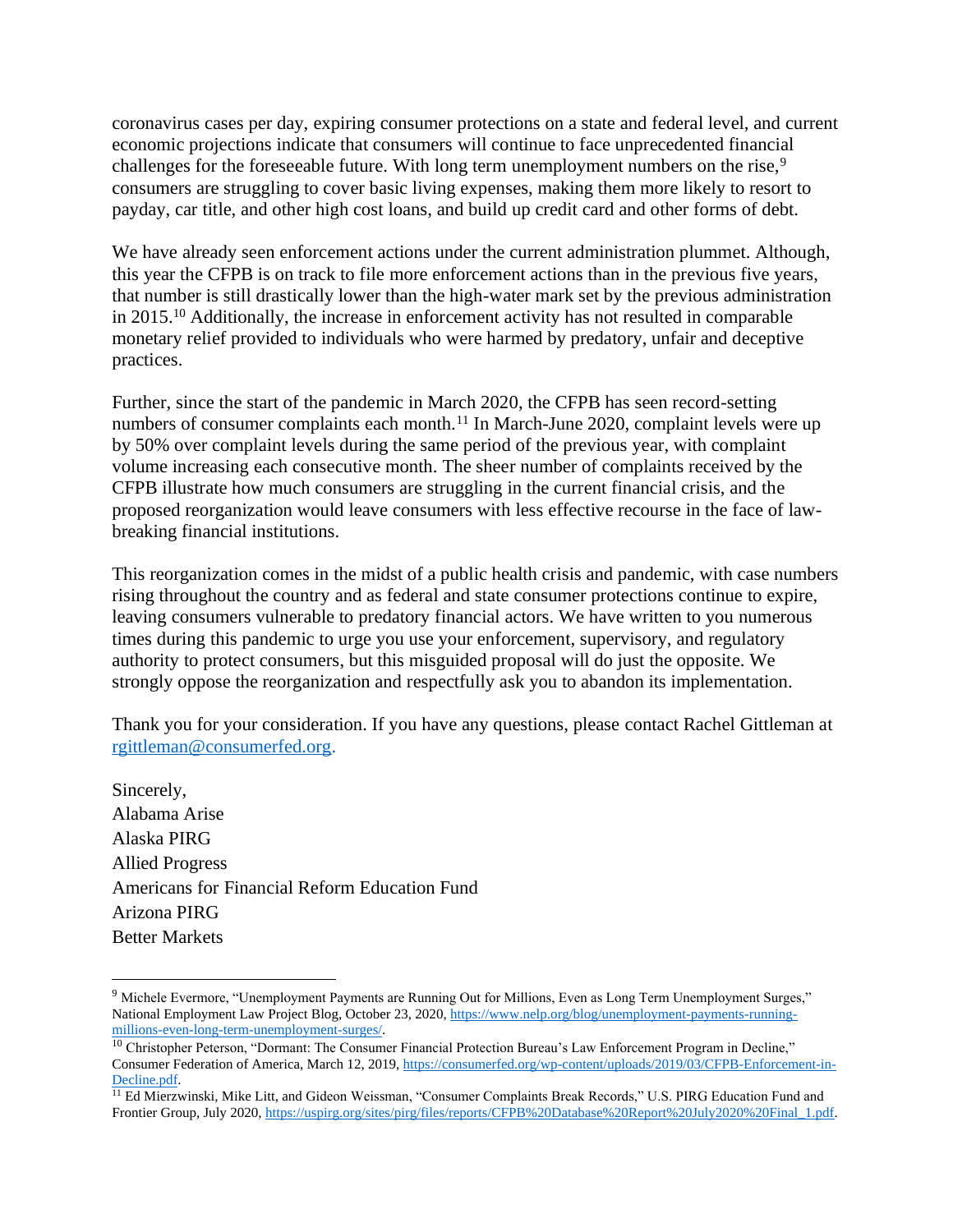CAARMA CALPIRG CAMBA Legal Services, Inc. CASH Campaign of Maryland Center for Calif Homeowner Association Law Center for Economic Integrity Citizens Action Coalition of IN Columbia Consumer Education Council Connecticut Legal Services, Inc. ConnPIRG Consumer Action Consumer Assistance Council, Inc. Consumer Federation of America Consumer Federation of California Consumer Reports Consumers for Auto Reliability and Safety CoPIRG Delaware Community Reinvestment Action Council, Inc. Demos East Bay Community Law Center Florida Consumer Action Network Florida PIRG Florida Silver Haired Legislature Inc Georgia PIRG Georgia Watch Illinois PIRG Indiana PIRG Iowa PIRG Law Offices of Rebecca Darchuk Legal Aid Center of Southern Nevada Maryland Consumer Rights Coalition Maryland PIRG Massachusetts Communities Action Network **MASSPIRG MontPIRG** MoPIRG Mountain State Justice NAACP National Association of Consumer Advocates National Association of Consumer Bankruptcy Attorneys (NACBA) National Community Reinvestment Coalition (NCRC) National Consumer Law Center (on behalf of its low-income clients)